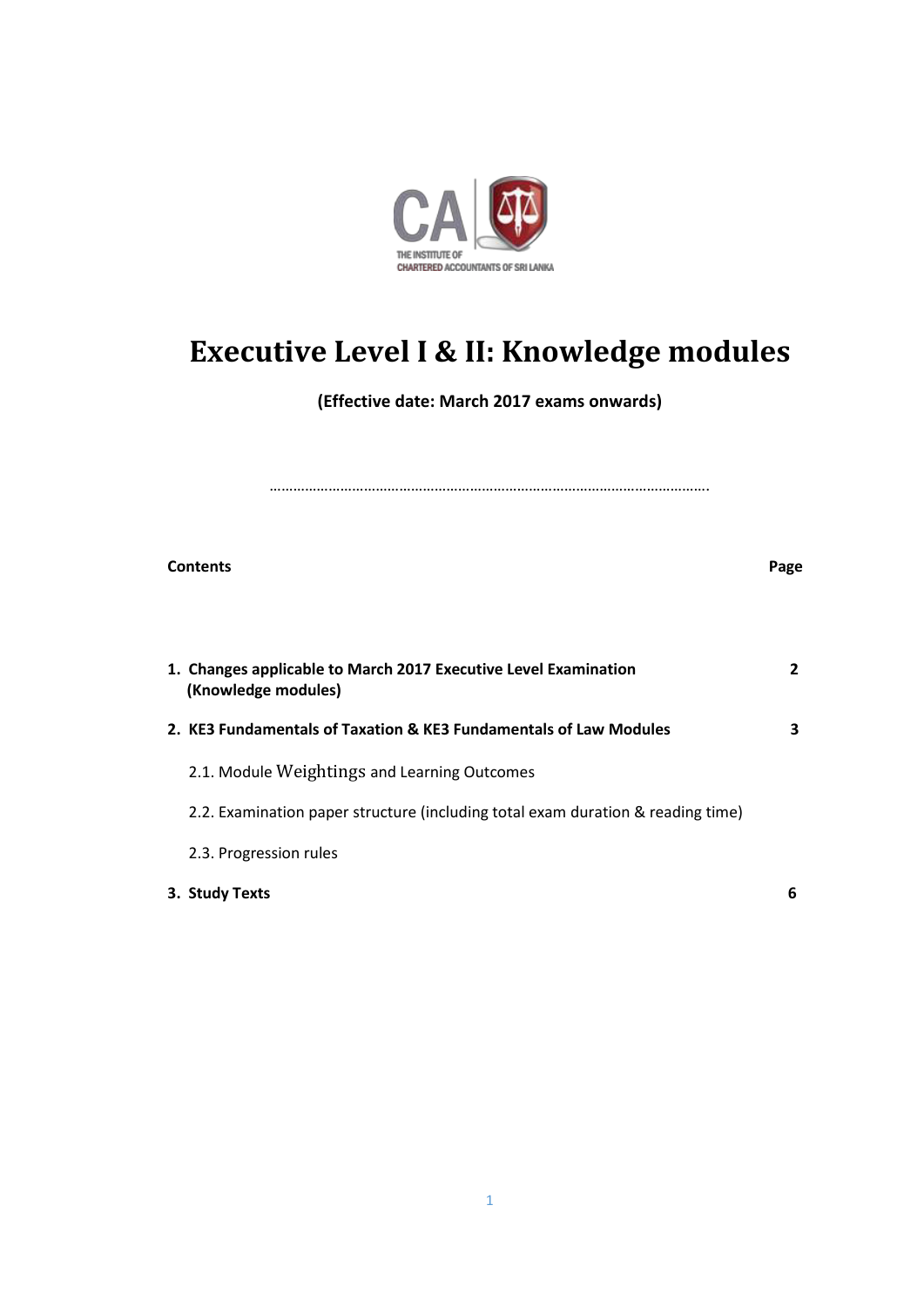### **1. Changes applicable to March 2017 Executive Level Examination (Knowledge modules)**

CA Sri Lanka council has split the Executive level Examination as follows with effect from March 2017 Examinations onwards.

- Executive Level I
- Executive Level II

#### **Knowledge Modules**

#### **Executive Level I**

- KE1: Financial Accounting & Reporting Fundamentals
- KE3 PART A: Fundamentals of Taxation
- KE5: Commercial Insight for Management

#### **Executive Level II**

- KE2: Management Accounting Information
- KE3 PART B: Fundamentals of Law
- KE4: Processes, Assurance & Ethics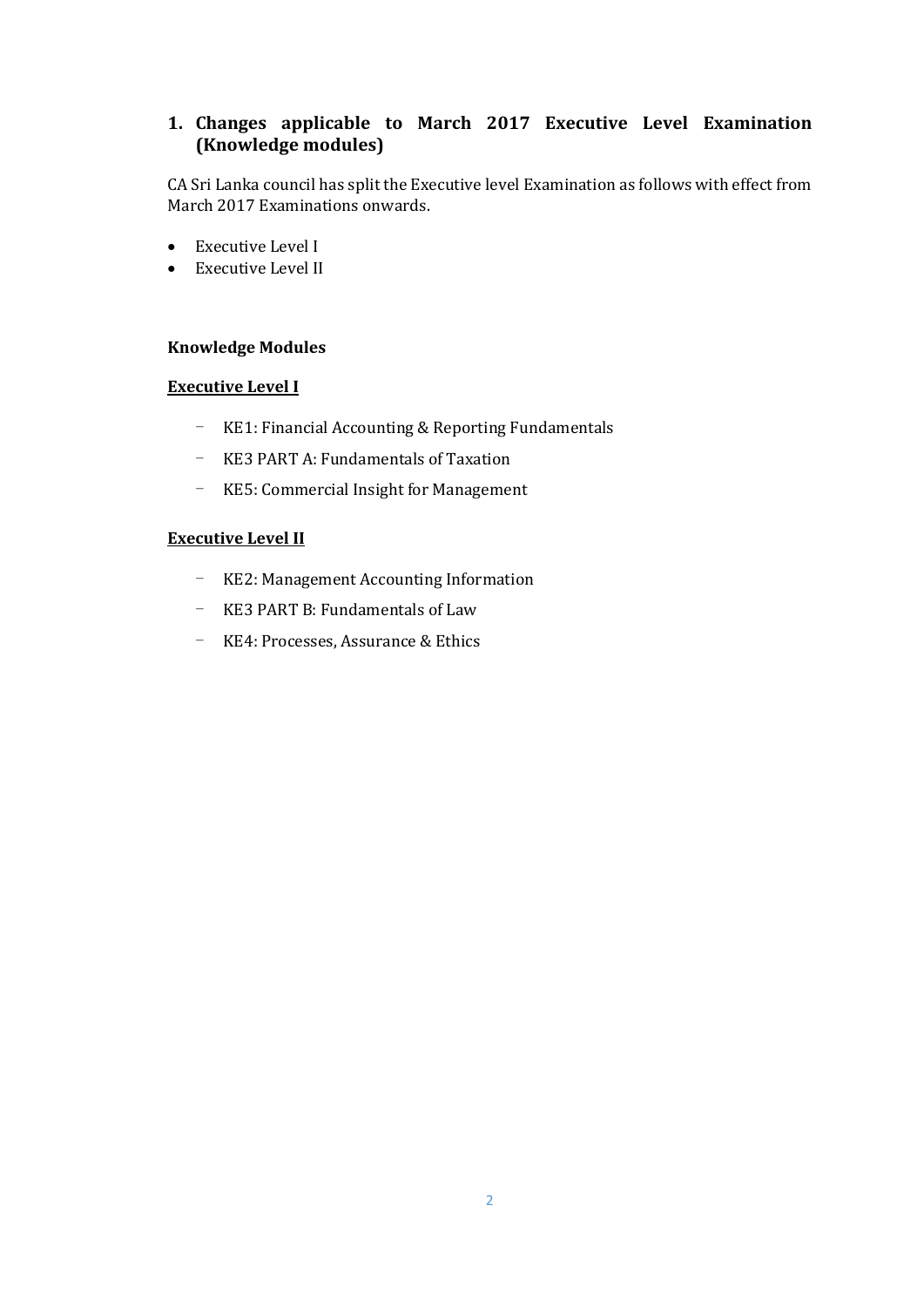### **2. KE3 Fundamentals of Taxation & KE3 Fundamentals of Law Modules**

- 2.1 Module Weightings and Learning Outcomes
- 2.2 Examination paper structure (including total exam duration & reading time)
- 2.3 Progression rules

### **2.1 Module Weightings and Learning Outcomes**

| <b>Main Syllabus Areas</b>                                             | <b>Previous</b><br>Curriculum<br>Weightings<br>(%) | <b>New</b><br>Curriculum<br>Weightings<br>(%) |
|------------------------------------------------------------------------|----------------------------------------------------|-----------------------------------------------|
| <b>PART A. Fundamentals of taxation</b>                                |                                                    |                                               |
| 1. Introduction to Taxation                                            | $\overline{2}$                                     | 5                                             |
| 2. Income Tax Liability of a Resident Individual                       | 20                                                 | 20                                            |
| 3. Introduction to Company Taxation                                    | 8                                                  | 15                                            |
| 4. Basic Tax Administration & Payment of Tax                           | $\overline{5}$                                     | 5                                             |
| 5. Taxes Payable by a Business                                         | $\overline{5}$                                     | 5                                             |
| <b>PART B. Fundamentals of law</b>                                     |                                                    |                                               |
| 1. Introduction to the Laws & Regulatory Framework of Sri Lanka        | 5                                                  | 5                                             |
| 2. Law of Contracts (Basics)                                           | 10                                                 | 15                                            |
| 3. Sale of Goods (Basics)                                              | 10                                                 | 8                                             |
| 4. Negotiable Instruments (Basics)                                     | 5                                                  | 5                                             |
| 5. Law of Agency & Partnership (Basics)                                | 10                                                 | 8                                             |
| 6. Labour Law                                                          | 5                                                  | 5                                             |
| 7. Offences Related to the Business Environment and New<br>Regulations | 6                                                  | $\overline{\mathbf{4}}$                       |

### **Below syllabus areas were removed from KE3 PART B Fundamentals of Law module**

- 6. Law of Insurance, Leasing & Hire-Purchase and Loans
- 9. International Trade
	- Learning outcome 9.1.1 was linked with "sale of goods" (refer Learning outcome 3.6.3 of Annexure 1)
	- Learning outcome 9.1.2 was removed from the curriculum 2015

### **Annexure 1 – Curriculum (Learning outcomes) effective from March 2017 exams onwards**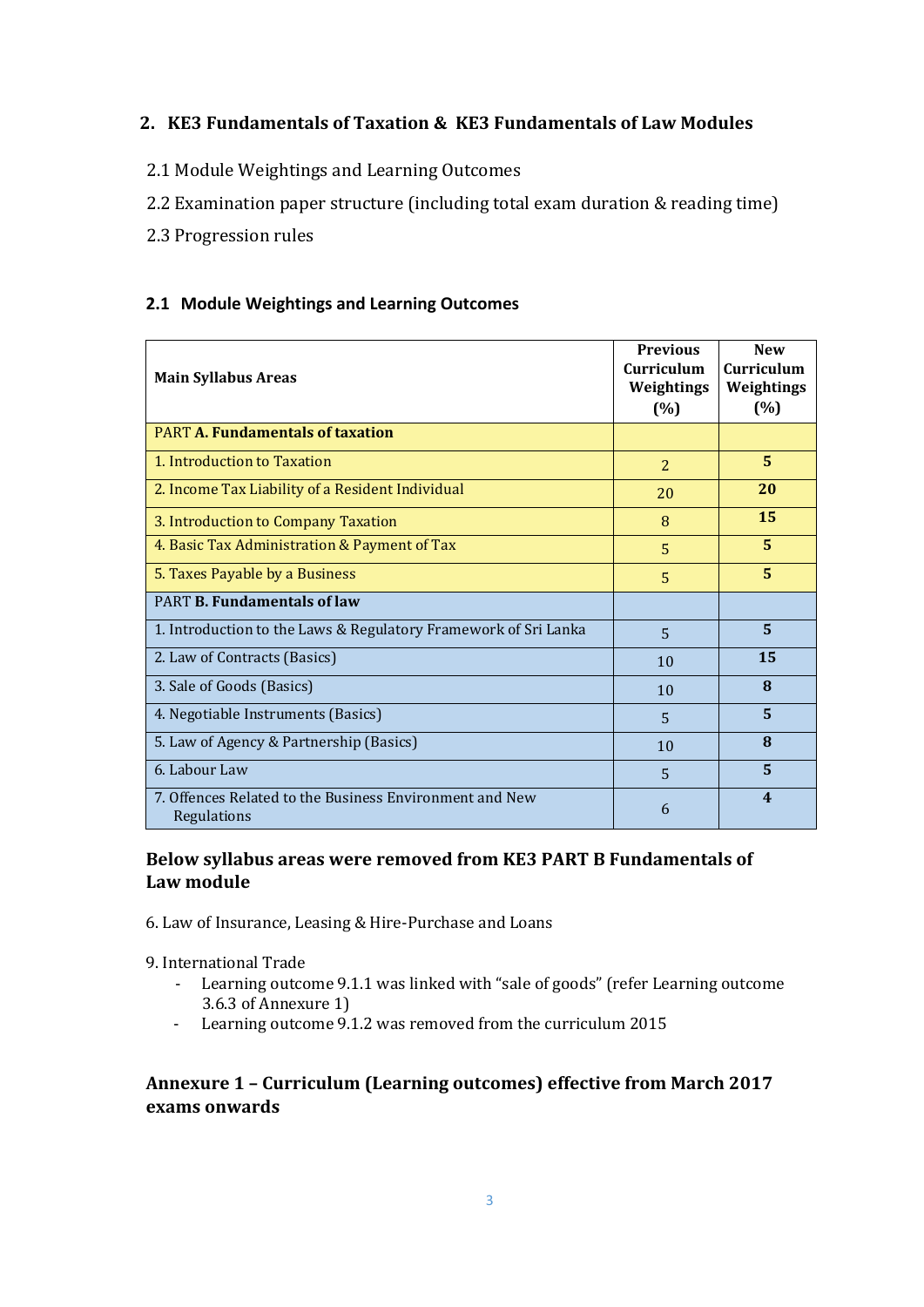# **2.2 Examination Paper (including total exam duration & reading time)**

# **Examination Time Allocation**

|                                                                                | <b>Writing Time</b>      | <b>Reading Time</b> |
|--------------------------------------------------------------------------------|--------------------------|---------------------|
| KE 3 PART A Fundamentals of Taxation<br><b>KE 3 PART B Fundamentals of Law</b> | 90 minutes<br>90 minutes | 10 minutes each     |

# **Examination Paper Structure**

|                                            | <b>New Paper Structure</b> |                              |                    |  |  |
|--------------------------------------------|----------------------------|------------------------------|--------------------|--|--|
| <b>Question Type</b>                       | <b>No of Questions</b>     | <b>Marks</b> per<br>Question | <b>Total Marks</b> |  |  |
| <b>KE3 PART A Fundamentals of Taxation</b> |                            |                              |                    |  |  |
| <b>MCQs</b>                                | 05                         | 02                           | 10                 |  |  |
| <b>Short Answer Questions</b>              | 05                         | 02                           | 10                 |  |  |
| Mini Scenario                              | 01                         | 10                           | 10                 |  |  |
| Large Questions                            | 01                         | 20                           | 20                 |  |  |
| <b>Total Marks Allocation</b>              |                            |                              | 50%                |  |  |
| <b>KE3 PART B Fundamentals of Law</b>      |                            |                              |                    |  |  |
| <b>MCQs</b>                                | 10                         | 02                           | 20                 |  |  |
| <b>Short Answer Questions</b>              | 05                         | 02                           | 10                 |  |  |
| Mini Scenario                              | 2                          | 10                           | 20                 |  |  |
| Large Questions                            |                            |                              |                    |  |  |
| <b>Total Marks Allocation</b>              |                            |                              | 50%                |  |  |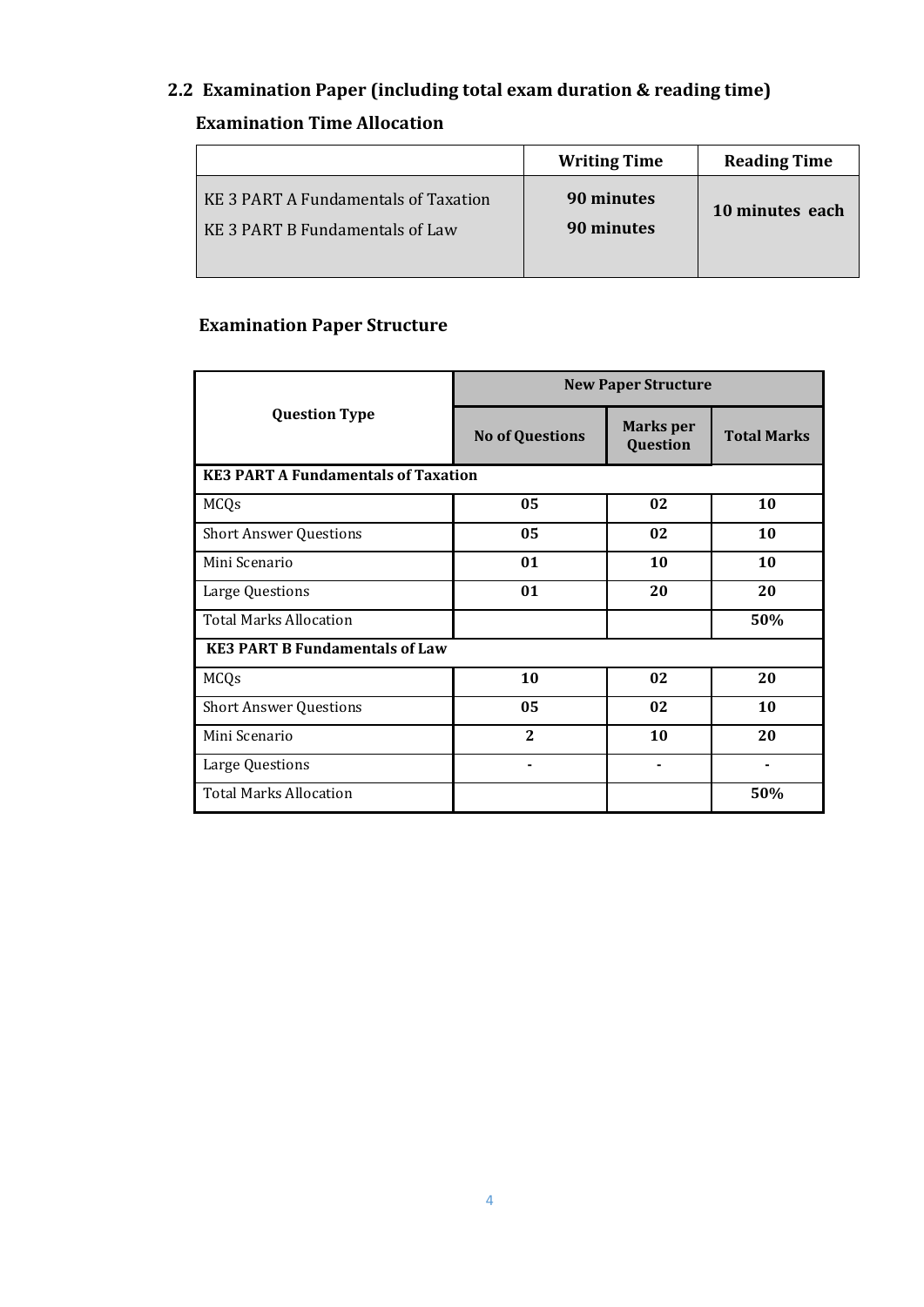### Nature of Assessment

• Closed book examination

### Pass mark & Permanent credits

• The pass mark for each of the Executive Level module is 50% and permanent credit is awarded for any paper in which the candidate scores 50% or more.

### **2.3 Progression rules (Executive Level)**

- Students are allowed to sit for Executive Level examinations in **one sitting, paper basis or any combination**.
- Students are advised to complete Executive Level I before proceeding to the Executive Level II.
- Students are encouraged to complete the Executive Level examinations before moving into the Business Level. However, the students are allowed to sit for Business Level examinations without completing the entire Executive Level, subjected to completion of the following requirements:
	- Respective Executive Level module/s in the relevant pillar/s &
	- SE1: Executive Communication & People Skills & SE2: Executive Information Technology and Systems modules.

(Note: Students must complete both KE3 PART A & PART B together with SE1 & SE2 modules in order to proceed to Business Level KB3: Business Taxation & Law module)